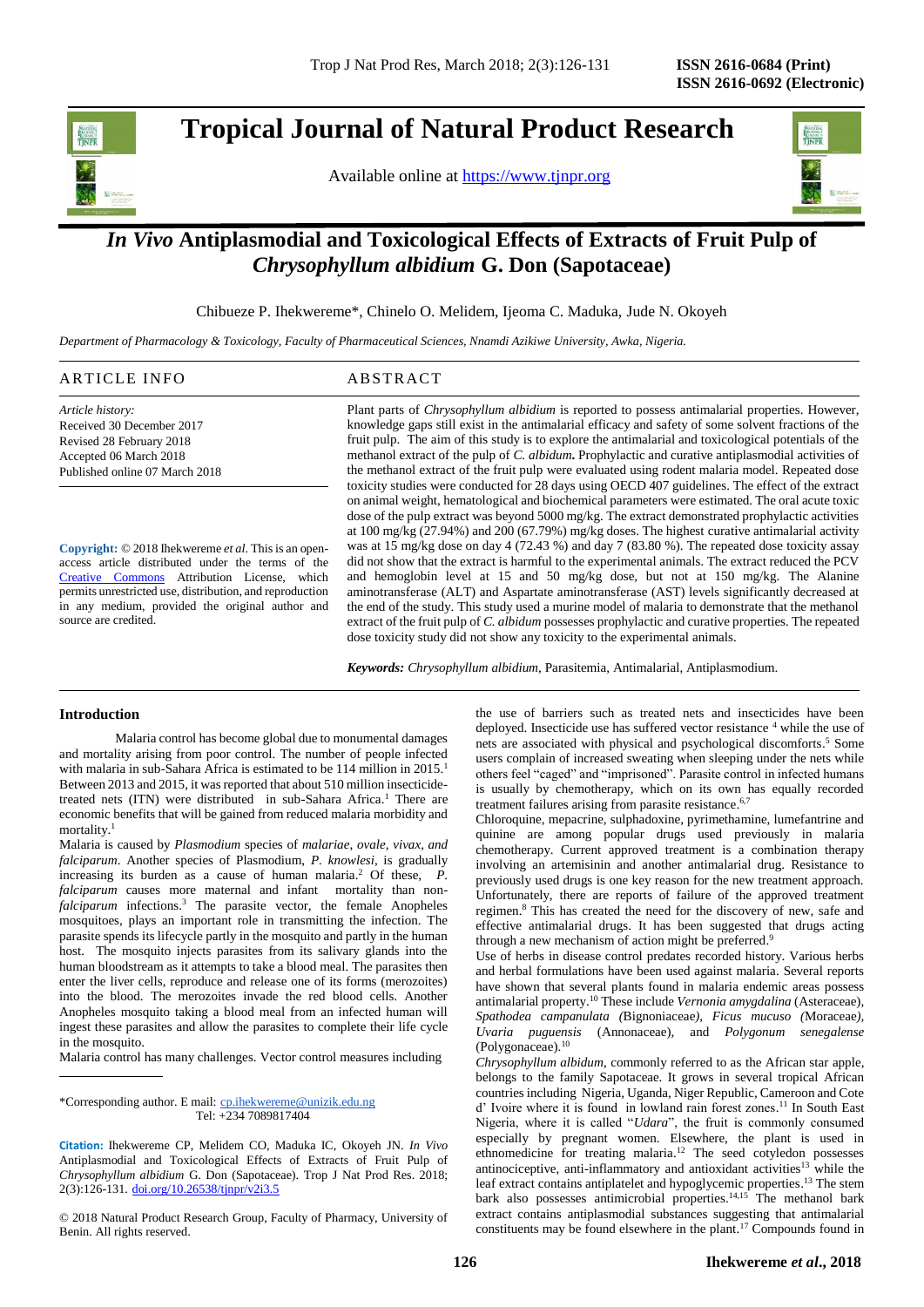the seed cotyledon include three alkaloids: eleagnine (1, 2, 3, 4 tetrahydro-1-methyl-*β*-carboline); tetrahydro-2-methylharman (1, 2, 3, 4 tetrahydro-1, 2-dimethyl-β-carboline) and skatole (3-methylindole).<sup>16</sup> Stigmasterol, epicatechin, epigallocatechin and epicatechin dimer (procyanidin B5) have been isolated from the stem-bark. 16 Previous preliminary studies have shown that the fleshy pulp of the fruit and ethanol extract of the seed possess antimalarial constituents. <sup>7</sup> The aim of this study is to explore the antimalarial and toxicological potentials of the methanol extracts of the pulp of *C. albidum.*

## **Materials and Methods**

## *Plant material*

Fresh leaves and fruits of *C. albidum* were harvested from a tree in August 2016 in Agulu, Anambra State, Nigeria, and were authenticated in the Department of Pharmacognosy and Traditional Medicine, Faculty of Pharmaceutical Sciences, Nnamdi Azikiwe University, Awka, where a voucher specimen coded PCG474/A/043 was deposited.

## *Preparation of extract*

The fruits were washed to remove debris or soil. The pulps were carefully removed and mashed. The mashed pulp (2 kg) was macerated in methanol for five days with intermittent stirring. The procedure for maceration was as follows: About 400 g of the mashed pulp was weighed and transferred into a clean bottle. About 350 mL of methanol was added to the bottle. The mixture was covered and allowed to stand and was agitated periodically for some minutes. This was done using five different containers which add up to 2 kg. The different portions of the extract were added together. The extract was filtered, concentrated in a water bath at 50ºC and stored in a refrigerator.

## *Animals*

Swiss albino mice of either sex were used for the study. All the animals were obtained from the animal house of the Department of Pharmacology and Toxicology, Faculty of Pharmaceutical Sciences, Nnamdi Azikiwe University, Awka. The experimental animals were housed under standard environmental conditions of temperature (26 - 30°C), a 12 h dark–light cycle and allowed free access to drinking water and food pellets (Vital feeds, Nigeria). The animals were acclimatized for seven days before use.

#### *Acute toxicity*

The acute toxicity test of the extract was carried out on  $13$  mice  $(17 - 28)$ g, 4-6 weeks old) using Lorke's methods.<sup>18</sup>

## *Parasite inoculation*

*P. berghei* (NK 65) was obtained from National Institute for Pharmaceutical Research and Development (NIPRD), Abuja, Nigeria. Blood drawn from mice infected with *P. berghei* was used to infect the animals. Standard inoculums of  $1 \times 10^7$  P. berghei infected erythrocytes in 0.2 ml were prepared by diluting the infected blood with 0.9% normal saline. The mice were inoculated by intraperitoneal injection with a blood suspension (0.2 mL) containing 1 x  $10<sup>7</sup>$  parasitized erythrocytes.<sup>19</sup> The parasite was maintained by serial passage of blood on a weekly basis from infected to non-infected mice.

## *Prophylactic study*

A previously described method was used with some modifications. <sup>20</sup> The animals used for the study were 20 albino mice of both sexes, weighing between 11  $g - 27 g$  and 4 - 6 weeks old. The animals were randomly placed in 4 groups ( $n = 5$ ). Test groups were dosed daily either with 100 mg/kg or 200 mg/kg of the pulp extract. A dose (22.5 mg/kg) of sulphadoxine / pyrimethamine (1500 mg/75 mg) (AmalarTM, Elbe Pharma Nig. Ltd) was administered daily as the positive control while distilled water served as the negative control. The dose of the positive control was determined from the dose used clinically for treating a 70 kg man<sup>21,22</sup>. All drugs were administered orally by gavage once a day for 3 days. On the fourth day, the mice were infected intraperitoneally. After which the parasitemia was monitored at 72 h post infection.

#### *Curative study*

At 72 h post infection, when the level of parasitemia was observed to be > 4%, the animals  $(16 - 26$  g,  $4 - 6$  weeks old) were divided into groups (n  $=$  5). There were 4 test groups which orally received either 15, 50, 150 or 500 mg/kg doses of the pulp extract. Two control groups were used namely, negative (infected and treated with 0.09 mL distilled water), and positive (infected and treated with 8 mg/kg arthermeter/lumefantrine). Lonart (Artemether 20 mg plus Lumefantrine 120 mg), a co-formulation tablet by Greenlife Pharmaceuticals, Nigeria. Blood samples were collected from the animals on day 4 and day 7 post treatment.

#### *Parasitemia monitoring*

Parasitemia was monitored using a previously described method <sup>23</sup>. Blood samples were collected from the tip of the tails of the animals. Thin blood films were dried and fixed (for 15 min) using methanol, and subsequently stained with 10 % Giemsa for 25 min. The stained films were washed off using phosphate buffer, pH 7.2 and allowed to dry. The films were then immersed in oil and viewed at 100x magnification. The parasitemia level was determined by counting the number of parasitized erythrocytes out of 100 erythrocytes in random fields of the microscope.<sup>24</sup>

#### *Repeated Dose Toxicity Study*

Toxicity study (28-day repeated oral toxicity study) was carried out according to OECD 407 guidelines.<sup>25</sup> The mice  $(12 – 35 g)$  were divided into four groups  $(n = 5)$ . Test groups received daily oral dose of extracts of either 15 mg/kg body weight (low dose), 50 mg/kg bw (intermediate dose) or 150 mg/kg bw (high dose) for 28 days, using a cannula attached to a syringe. The control group received 0.09 mL distilled water. The mice were observed daily for mortality and morbidity until the completion of the experiment. Toxicity was assessed using body weight, hematological and biochemical analysis. Mean body weights of the mice were recorded on day 0, 7, 14, 21 and 28. Weight differences were calculated by subtracting the pretreatment mean weight from the post-treatment mean weight. The resulting value was expressed as a percentage of the pretreatment weight.

#### *Biochemical analysis*

Serum alanine aminotransferase (ALT) and serum aspartate aminotransferase (AST) were estimated by the method of Reitman and Frankel<sup>26</sup> using ALT and AST test kit (Span Diagnostic Ltd). The absorbance of the samples was read at 546 nm using a UV spectrophotometer. The concentration values were extrapolated from a graph of concentration against wavelength absorbance of known concentrations.

#### *Statistical analysis*

The results were analyzed using GraphPad Instat Version 3.10 for Windows (GraphPad softwares Inc., San Diego, CA, USA). The results were presented as mean  $\pm$  standard error of mean (SEM) and were subjected to one-way analysis of variance (ANOVA) followed by Dunnett multiple comparison test. Differences between means were considered significant at  $P < 0.05$ . The percentage parasitemia was calculated using the formula:

% Parasitemia = 
$$
\frac{\text{Total number of parasitized erythrocytes}}{\text{Total number of erythrocytes counted}} \times 100
$$

Average percentage of chemosuppression was calculated using the formula:

## % Suppression

= Parasitemia in negative control – Parasitemia in test group<br>Parasitemia in negative control X 100

## **Results and Discussion**

#### *Acute toxicity*

The yield of the methanol extract of the pulp was 16.44 %. The acute toxic dose of the pulp extract is beyond 5000 mg/kg per oralsince all the animals survived even at 5000 mg/kg. This shows that the extract might be considered relatively safe at very high doses. This agrees with the large quantities of the fruit pulp eaten by consumers without any restraints. Previously, the oral  $LD_{50}$  of the methanol leaf extract (2739 mg/kg) and the expressed juice from the pulp ( $>$  5000 mg/kg) have been reported.<sup>7,12</sup> The methanol leaf extract is more toxic than the expressed juice from the pulp and methanol pulp extract (oral  $LD_{50}$  > 5000 mg/kg). This difference in toxicity between the leaf and fruit pulp reflects the distribution of phytoconstituents in the plant. 7 It also follows that pharmacological activities observed for the plant might be different for different parts of the plant.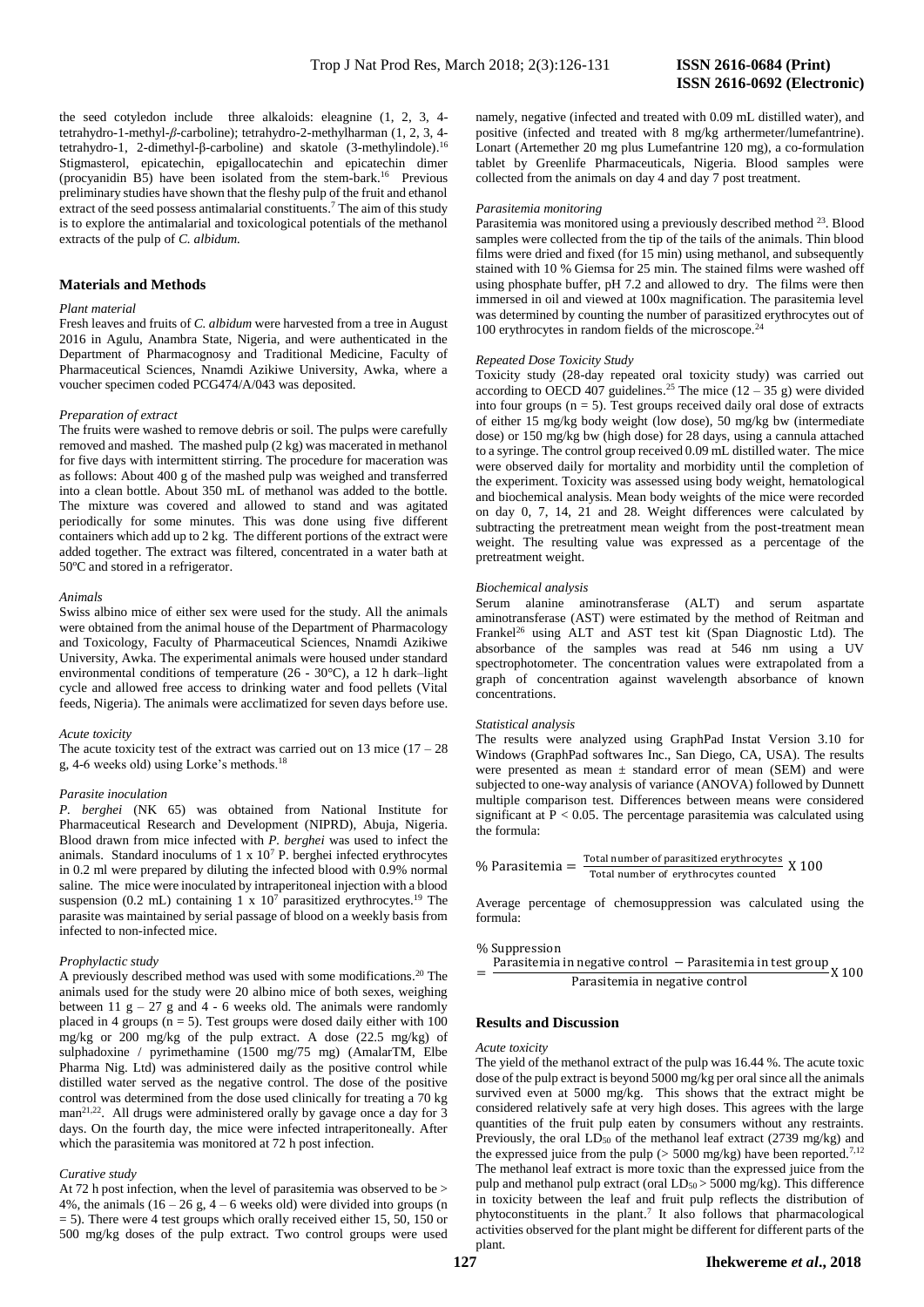*Repeated Dose Toxicity Study* 

not be taken to suggest the extract is toxic.

*Hematological analysis*

adversely affect the WBC count.

*Biochemical analysis*

15 mg/kg group had the lowest count  $(4.11 \pm 0.17)$ .

any of the animals. *Mean Body Weight*

Consumption of toxic substances or anti-nutritive phytoconstituent usually reduce total body weights, food consumption and activity. It may also alter circulating leukocyte counts.<sup>27</sup> This occurs due to the presence of substances that are inhibitory or poisonous to normal metabolic activities. <sup>28</sup> None of the animals died. There was no morbidity observed in

The result of the body weight measurement is presented in Table 4. The body weight of the control and group treated with 15 mg/kg increased significantly ( $P < 0.05$ ) but the groups treated with 50 mg/kg and 150 mg/kg did not increase significantly as shown in tables 4 and 5. The percentage weight difference showed that as the dose increases there was reduction in body weight. It does appear the extract did not affect the terminal weight of the animal. This opinion is supported by the values obtained from all the groups except the 150 mg/kg group. Their respective mean weights appear to normalize across the different dose levels at about the 28<sup>th</sup> day of treatment. Even though the result of the 150 mg/kg dose showed a negative growth, it could be that the animals were already mature at the pretreatment stage unlike the others and hence was not expected to gain weight. The slight weight loss (7.72%) may be due to age and may

The result of the PCV shows there were reduction in value at 15 and 50 mg/kg which was significant from the  $14<sup>th</sup>$  day (Table 5). There was no observable effect of the extract at the 150 mg/kg dose. The same trend was observed in the hemoglobin level (Table 6). There were reductions in HB values at 15 and 50 mg/kg and there was no observable effect of the extract at the 150 mg/kg dose. The effect of the extract on PCV and hemoglobin share similar trends. The reduction in PCV on Day 14 at 15 and 50 mg/kg (but not 150 mg/kg) dose suggests this effect may be dose related. The WBC count shows there is a general increase for all the test and control groups. This general increase implies that the extract may not

Table 7 shows that there is a general increase in the WBC count for all the test and control groups which began from day 7 up till the 28<sup>th</sup> day. On Day 28, the negative control had the highest count  $(5.66 \pm 0.56)$  while the

The Alanine Aminotransferase (ALT) and Aspartate Aminotransferase (AST) significantly decreased at the end of the study (Tables 8 and 9). The results on Day 0 were compared with day 14 and day 28. There was no significant difference on day 14 for all the groups, unlike day 28 where there was a significant difference ( $P < 0.01$ ) for most of the groups. However, for AST treated with 50 mg/kg and 150 mg/kg there was no difference  $(P < 0.01)$  throughout the study when compared to day 0. Increased ALT levels in the blood are associated with hepatocellular damage, while increased blood AST level is less specific than ALT as an indicator of liver problem. <sup>29</sup> The decrease in the levels of the liver enzymes suggests the extract is safe for the organ. This is similar to the ethanol leaf extract which doses (250 - 1000 mg/kg) significantly reduced ( $p < 0.05$ ) plasma levels of AST and ALT. <sup>13</sup> This is unlike the fractions of the methanol leaf extract which were observed to be toxic to the liver. 12

## *Prophylactic study*

The methanol extract showed chemoprophylactic antimalarial activity against *P*. berghei infection in mice with a mean parasitemia of  $9.44 \pm 1.18$ and  $4.22 \pm 0.26$  at 100 and 200 mg/kg doses respectively. When compared to the negative control, it translates to 27.94 and 67.79% parasite inhibition at 100 and 200 mg/kg doses of the extract, respectively (Table 1). Mean parasitemia for the positive and negative control values were  $1.74 \pm 0.06$  $(86.72%)$  and  $13.1 \pm 0.26 (0.00%)$ , respectively. All the values were statistically significant  $(P < 0.01)$ .

The pulp juice suppressed early infection by 72.97 % at 500 mg/kg<sup>7</sup> while 67.79 % suppression was recorded at 200 mg/kg methanol pulp extract*.* The drop in the level of parasitemia in the prophylactic study shows the fruit pulp could prevent the development of clinical malaria. Drugs that have demonstrated such activities in preclinical studies are known to be useful clinically. <sup>20</sup> The trend in its prophylactic activity suggests a dosedependent activity.

## *Curative study*

The crude extract exerted a considerable  $(P < 0.01)$  curative effect at the tested doses. Mean parasite counts (Tables 2) at day 4 were  $8.80 \pm 0.24$  $(500 \text{ mg/kg})$ ,  $5.10 \pm 0.73$  (150 mg/kg),  $4.15 \pm 0.76$  (50 mg/kg), and 4.00  $\pm$  0.70 (15 mg/kg). Lower counts were obtained on day 7 with mean parasites values of  $3.20 \pm 0.63$  (500 mg/kg),  $4.50 \pm 0.52$  (150 mg/kg),  $3.95$  $\pm$  0.27 (50 mg/kg), and 2.35  $\pm$  0.23 (15 mg/kg). The parasite percentage inhibition (Table 3) on day 4 and day 7 did not depend on the dose used. Results of day 4 showed an inverse relationship with the dose at the range 50 – 500 mg/kg, whereas on day 7, it appeared to be dose-dependent at that same range. The highest activity on day 4 (72.43%) and day 7 (83.80%) were exerted by the least dose (15 mg/kg) used. This dose inhibited more parasites than the positive control on both days. From the result, the methanol pulp extract had 30.16% (500 mg/kg) at day 4. Previous reports show that at day 4, the expressed juice of the pulp recorded 88.46% (500 mg/kg) and 92.31% (1000 mg/kg).<sup>7</sup> The activity of expressed pulp juice is enhanced even at higher doses. Our result suggests that the methanol pulp extract does not have such property. It has been suggested that the expressed pulp juice, which is recommended traditionally for consumption during pregnancy may be serving as an intermittent preventive therapy against malaria infection.<sup>7</sup>

From the curative study, the extract demonstrated a good to moderate activity even at doses as low as 15 mg/kg.<sup>10</sup> Higher doses gave lower parasite clearance values. The doses used seem to suggest the extract might have potent activity at much lower doses.

**Table 1:** Chemoprophylactic antimalarial activity of the methanol extract of the pulp of *Chrysophyllum albidium*.

| <b>Treatment</b> | Dose                 | <b>Parasite Count</b>       | % Suppression |
|------------------|----------------------|-----------------------------|---------------|
| Group            |                      |                             |               |
| Group 1 (pulp)   | $100 \text{ mg/kg}$  | $9.44 + 1.18$ <sup>xx</sup> | 27.94         |
| Group 2 (pulp)   | $200 \text{ mg/kg}$  | $4.22 + 0.26$ <sup>**</sup> | 67.79         |
| Positive control | $22.5 \text{ mg/kg}$ | $1.74 + 0.06$ <sup>xx</sup> | 86.72         |
| (S/P)            |                      |                             |               |
| Negative control | Water                | $13.1 + 0.26$               | 0.00          |

Values are expressed as means  $\pm$  SEM, n = 5,  $^{xx}$  = significant at p < 0.01 compared to the negative control.

## **Table 2:** Curative antimalarial activity of the methanol extract of the fruit pulp of *Chrysophyllum albidium.*

| <b>Treatment</b>       | Dose                | Mean parasite count |                               |                               |
|------------------------|---------------------|---------------------|-------------------------------|-------------------------------|
|                        |                     | Day 0               | Day 4                         | Day 7                         |
| Group 1                | $500 \text{ mg/kg}$ | $12.60 + 0.24$      | $8.80 + 0.24$ <sup>xx</sup>   | $3.20 \pm 0.63$ <sup>xx</sup> |
| Group 2                | $150 \text{ mg/kg}$ | $15.00 + 0.84$      | $5.10 + 0.73$ <sup>xx</sup>   | $4.50 + 0.52$ <sup>xx</sup>   |
| Group 3                | $50 \text{ mg/kg}$  | $12.60 + 0.40$      | $4.15 + 0.76$ <sup>xx</sup>   | $3.95 + 0.27$ <sup>xx</sup>   |
| Group 4                | $15 \text{ mg/kg}$  | $14.51 \pm 0.88$    | $4.00 + 0.70$ <sup>xx</sup>   | $2.35 + 0.23^{xx}$            |
| Positive control (A/L) | $8 \text{ mg/kg}$   | $13.65 + 0.40$      | $4.95 \pm 0.44$ <sup>xx</sup> | $3.70 + 0.37$ <sup>xx</sup>   |
| Negative control       | Water               | $10.70 + 0.26$      | $10.50 + 0.27$ <sup>ns</sup>  | $10.45 + 0.63$ <sup>ns</sup>  |

Values are expressed as means  $\pm$  SEM, n = 5,  $^{x}$  = significant at p < 0.01 compared to day 0, ns = not significant at p < 0.01 compared to day 0. A/L - Artemether 20 mg plus Lumefantrine 120 mg (a co-formulation tablet).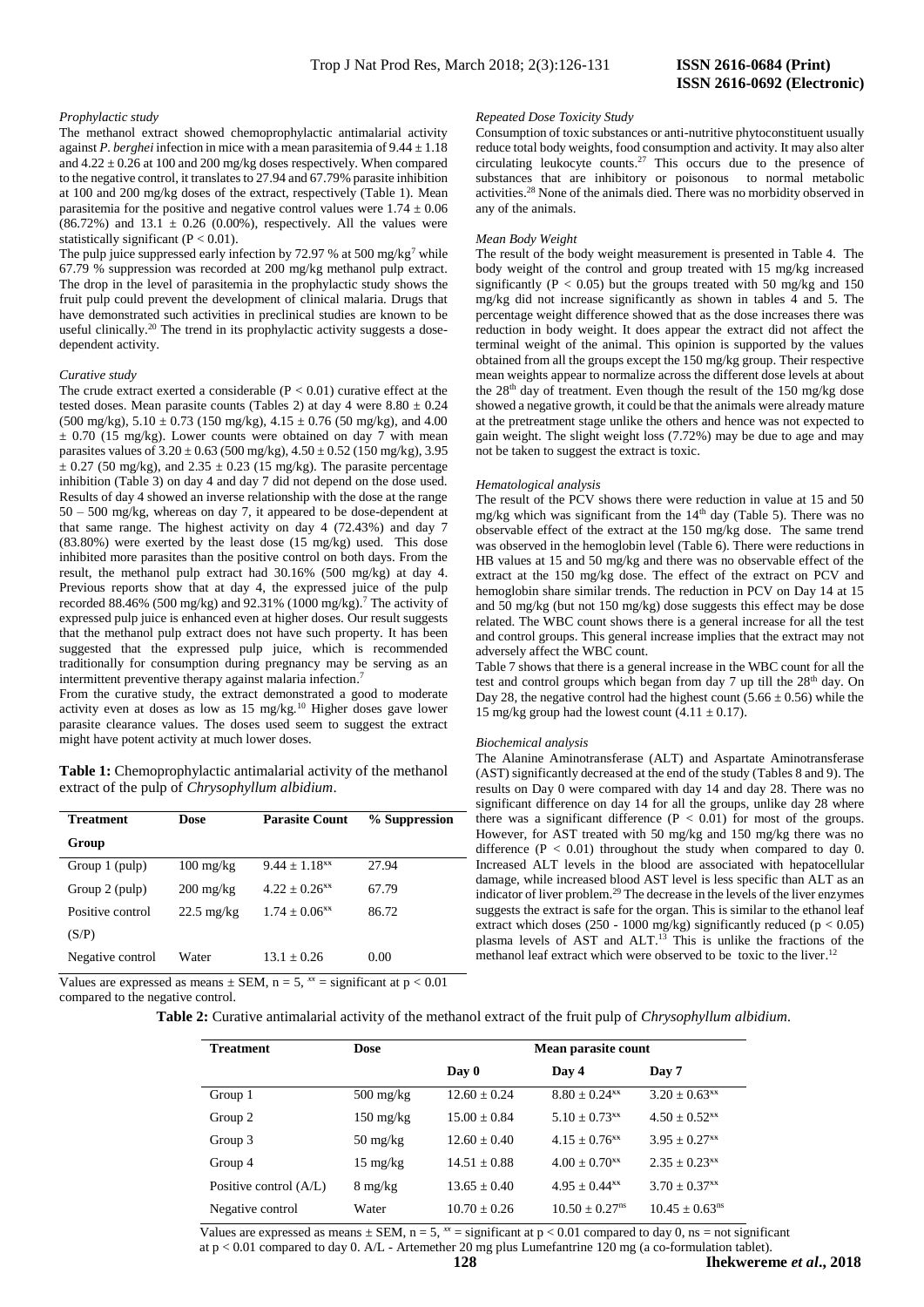**Table 3:** Percent chemosuppression (Curative) of malaria parasite by extract *o*n day 4 and day 7.

| Group                        | Day 4 $(\% )$ | Day $7\,(%)$ |
|------------------------------|---------------|--------------|
| Group $1(500 \text{ mg/kg})$ | 30.16         | 74.60        |
| Group $2(150 \text{ mg/kg})$ | 66.00         | 70.00        |
| Group $3(50 \text{ mg/kg})$  | 67.06         | 68.65        |
| Group $4(15 \text{ mg/kg})$  | 72.43         | 83.80        |
| Positive control             | 63.74         | 72.89        |
| $A/L$ (8 mg/kg)              |               |              |
| Negative control             | 1.87          | 2.34         |

There seems to be something unique about the 15 mg/kg dose. In the curative study, it recorded the highest parasite clearance rate both at day 4 (72.43%) and day 7 (83.80%). It showed more activity than the positive control drug. It also caused the lowest mean body weight  $(22.93 \pm 1.74)$ recorded on day 28, lower than the negative control ( $25.65 \pm 1.51$ ). At the 15 mg/kg dose, the extract significantly reduced the PCV on days 14, 21 and 28 unlike at 50 mg/kg where there was a significant reduction only on days 14 and 21. A similar trend was seen on the HB level. On the other hand, the 15 mg/kg group had the lowest WBC count from day 14 till day 28.

A/L - Artemether 20 mg plus Lumefantrine 120 mg (a co-formulation tablet).

**Table 4:** Effect of methanol extract of the fruit pulp of *C. albidium* pulp on mean body weight (g).

| Groups                           | Day 0            | Day 7              | Day 14           | <b>Day 21</b>    | Day 28             | % weight difference on Day 28 |
|----------------------------------|------------------|--------------------|------------------|------------------|--------------------|-------------------------------|
| Control                          | $12.86 \pm 0.29$ | $19.40 + 0.96**$   | $22.12 + 1.01**$ | $22.12 + 0.95**$ | $25.65 \pm 1.51**$ | 99.45                         |
| $15 \text{ mg/kg}$               | $14.90 \pm 0.33$ | $19.36 \pm 0.38**$ | $22.02 + 0.70**$ | $21.70 + 1.20**$ | $22.93 + 1.74**$   | 53.69                         |
| $50 \frac{\text{mg}}{\text{kg}}$ | $20.72 \pm 1.08$ | $24.02 \pm 1.66$   | $25.63 \pm 1.67$ | $24.62 \pm 1.10$ | $24.85 \pm 2.10$   | 19.76                         |
| $150 \text{ mg/kg}$              | $31.34 \pm 1.22$ | $25.86 \pm 2.75$   | $26.84 \pm 2.47$ | $27.34 \pm 2.75$ | $28.92 \pm 2.64$   | $-7.72$                       |

Values are expressed as means  $\pm$  SEM, n = 5,  $\alpha$ <sup>xx</sup> = significant at p < 0.01 compared to day 0.

| Groups                           | Day $0(%)$     | Day $7\,(%)$   | Day 14 $(\% )$     | Day 21 $(% )$   | Day 28 $(\% )$   |
|----------------------------------|----------------|----------------|--------------------|-----------------|------------------|
| Control                          | $33.40 + 1.08$ | $33.20 + 0.80$ | $34.20 + 2.48$     | $34.00 + 1.30$  | $31.60 + 2.23$   |
| $15 \text{ mg/kg}$               | $34.20 + 0.73$ | $32.20 + 1.20$ | $30.80 + 0.37*$    | $35.20 + 1.02$  | $27.20 + 0.66**$ |
| $50 \frac{\text{mg}}{\text{kg}}$ | $34.60 + 0.81$ | $33.60 + 1.29$ | $26.00 \pm 1.30**$ | $29.40 + 1.50*$ | $30.40 + 0.81$   |
| $150 \text{ mg/kg}$              | $33.20 + 0.86$ | $31.80 + 1.91$ | $32.00 + 0.37$     | $35.60 + 0.75$  | $33.00 + 0.75$   |
|                                  |                |                |                    |                 |                  |

Values are expressed as means  $\pm$  SEM, n = 5, \*\* = significant at p < 0.01 compared to day 0, \*= significant at p < 0.05 compared to day 0

**Table 6:** Effect of methanol extract of the fruit pulp of *C. albidium* on hemoglobin level.

| Groups                           | Day $0\,(%)$   | Day $7\,(%)$   | Day 14 $(% )$   | Day 21 $($ %)  | Day 28 $(\% )$  |
|----------------------------------|----------------|----------------|-----------------|----------------|-----------------|
| Control                          | $11.13 + 0.36$ | $11.26 + 0.27$ | $11.40 + 0.83$  | $11.33 + 0.43$ | $10.33 + 0.95$  |
| $15 \text{ mg/kg}$               | $11.40 + 0.24$ | $10.73 + 0.40$ | $10.27 + 0.13*$ | $11.73 + 0.34$ | $9.25 + 0.16**$ |
| $50 \frac{\text{mg}}{\text{kg}}$ | $11.53 + 0.27$ | $11.20 + 0.43$ | $8.67 + 0.44**$ | $9.80 + 0.50*$ | $10.17 + 0.35$  |
| $150 \text{ mg/kg}$              | $11.07 + 0.29$ | $10.6 + 0.64$  | $10.60 + 0.13$  | $12.13 + 0.25$ | $11.20 + 0.25$  |

Values are expressed as means  $\pm$  SEM, n = 5, \*\* = significant at p < 0.01 compared to day 0, \*= significant at p < 0.05 compared to the day 0.

**Table 7:** Effect of methanol extract of the fruit pulp of *C. albidium* on white blood cells.

| <b>Groups</b>                    | Day $0(x10^9/L)$ | Day 7 $(x109/L)$  | Day14 $(x10^9/L)$ | Day21 $(x10^9/L)$ | Day28 $(x10^9/L)$ |
|----------------------------------|------------------|-------------------|-------------------|-------------------|-------------------|
| Control                          | $1.46 + 0.08$    | $3.07 + 0.33*$    | $3.7 + 0.22**$    | $5.50 + 0.65**$   | $5.66 + 0.56**$   |
| $15 \text{ mg/kg}$               | $1.95 + 0.06$    | $3.29 + 0.16**$   | $2.75 + 0.16**$   | $3.93 + 0.05**$   | $4.11 + 0.17**$   |
| $50 \frac{\text{mg}}{\text{kg}}$ | $1.52 \pm 0.08$  | $4.43 \pm 0.19**$ | $3.21 + 0.19**$   | $4.10 + 0.20**$   | $4.71 + 0.19**$   |
| $150 \text{ mg/kg}$              | $1.50 + 0.09$    | $3.42 + 0.11**$   | $4.13 + 0.210**$  | $5.30 + 0.59**$   | $5.34 + 0.53**$   |

Values are expressed as means  $\pm$  SEM, n = 5, \*\* = significant at p < 0.01 compared to day 0, \*= significant at p < 0.05 compared to day 0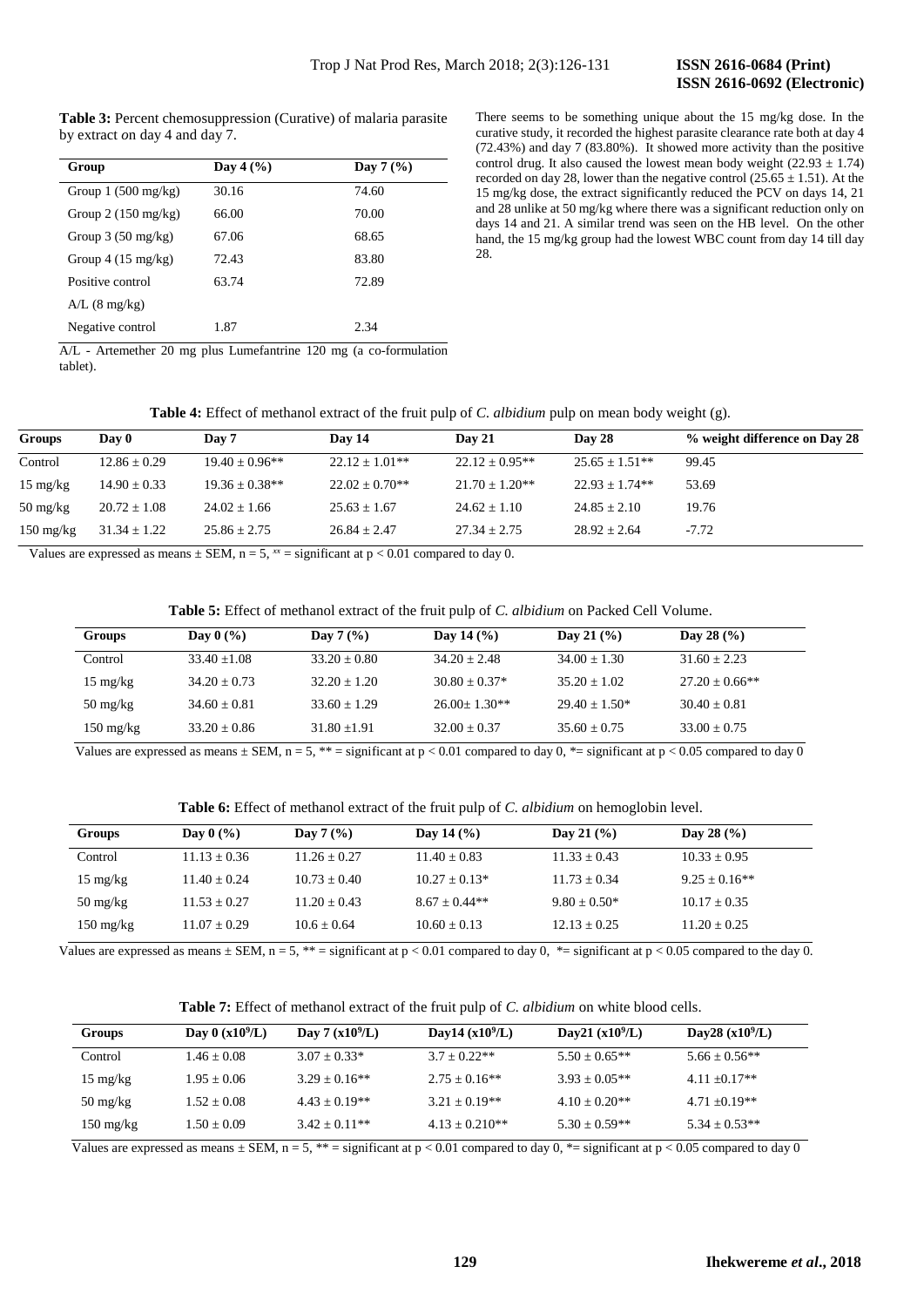**Table 8:** Effect of methanol extract of the fruit pulp of *C. albidium* on Alanine aminotransferase (ALT)

| Groups                           | Day $0$ (U/L)    | Day 14 $(U/L)$   | Day 28 $(U/L)$     |
|----------------------------------|------------------|------------------|--------------------|
| Control                          | $24.02 \pm 2.28$ | $22.55 \pm 1.10$ | $11.40 \pm 0.70**$ |
| $15 \text{ mg/kg}$               | $31.21 \pm 3.92$ | $26.90 \pm 0.82$ | $14.54 \pm 5.59**$ |
| $50 \frac{\text{mg}}{\text{kg}}$ | $21.66 \pm 2.12$ | $18.77 \pm 1.24$ | $13.02 + 1.53**$   |
| $150 \text{ mg/kg}$              | $21.24 \pm 1.63$ | $19.66 + 1.27$   | $10.43 \pm 0.77**$ |

Values are expressed as means  $\pm$  SEM, n = 5, \*\* = significant at p < 0.01 compared to day 0.

**Table 9:** Effect of methanol extract of the fruit pulp of *C. albidium* on Aspartate aminotransferase (AST)

| <b>Groups</b>                    | Day $0$ (U/L)    | Day 14 (U/L)     | Day 28 $(U/L)$     |
|----------------------------------|------------------|------------------|--------------------|
| Control                          | $84.48 + 2.76$   | $73.72 \pm 9.67$ | $32.53 \pm 3.56**$ |
| $15 \text{ mg/kg}$               | $85.57 + 2.94$   | $78.46 + 4.15$   | $40.95 + 3.60**$   |
| $50 \frac{\text{mg}}{\text{kg}}$ | $59.04 \pm 4.36$ | $49.60 + 7.90$   | $47.92 + 13.79$    |
| $150 \text{ mg/kg}$              | $45.79 + 6.26$   | $42.86 + 5.19$   | $30.96 + 0.72$     |

Values are expressed as means  $\pm$  SEM, n = 5, \*\* = significant at p < 0.01 compared to day 0,

## **Conclusion**

In conclusion, this study has shown that the methanol extract of the fruit pulp of *C. albidum* possesses prophylactic and curative properties against murine models of malaria. The repeated dose toxicity study showed that the extract is not harmful to the experimental animals. These findings show the consumers of the fruit could be enjoying some level of protection against malaria infection. Further studies to isolate and characterize the antimalarial principles as well as elucidate its mechanism of antimalarial action is recommended.

## **Conflict of interest**

The authors declare no conflict of interest.

## **Authors' Declaration**

The authors hereby declare that the work presented in this article is original and that any liability for claims relating to the content of this article will be borne by them.

## **References**

- 1. WHO. *World Malaria Report*.; 2016.
- 2. Barber BE, Rajahram GS, Grigg MJ, William T, Anstey NM. World Malaria Report : time to acknowledge *Plasmodium knowlesi* malaria. Malar J. 2017; 16:13-15.
- 3. Rogerson SJ, Hviid L, Duffy PE, Leke RF, Taylor DW. Malaria in pregnancy: pathogenesis and immunity. Lancet Infect Dis. 2007; 7(2):105-117.
- 4. Reid MC, McKenzie FE. The contribution of agricultural insecticide use to increasing insecticide resistance in African malaria vectors. Malar J*.* 2016; 15(1):107.
- 5. Watanabe N, Kaneko A, Yamar S, Leodoro H, Taleo G, Tanihata T, Lum J, Larson PS. Determinants of the use of insecticide-treated bed nets on islands of pre- and post-malaria elimination: an application of the health belief model in Vanuatu. Malar J*.* 2014; 13(1):441.
- 6. Ihekwereme CP, Esimone CO, Nwanegbo EC. Hemozoin Inhibition and Control of Clinical Malaria. Advances in Pharmacological Sciences. 2014.
- 7. Ihekwereme CP, Okoye KF, Agu CS, Oli AN. Traditional Consumption of the Fruit Pulp of *Chrysophyllum albidum* (Sapotaceae) in Pregnancy may be Serving as an Intermittent Preventive Therapy against Malaria Infection. Anc Sci Life*.* 2017; 36:191-196.
- 8. Ariey F, Witkowski B, Amaratunga C, Beghain J, Langlois A, Khim N, Kim S, Duru V, Bouchier C, Ma L, Lim P, Leang R, Duong S, Sreng S, Suon S, Chuor CM, Bout, DM, Ménard S, Rogers WO, Genton B, Fandeur T, Miotto O, Ringwald P, Le Bras J, Berry A, Barale J, Fairhurst RM, Benoit-Vical F, Mercereau-Puijalon O, Ménard D. A molecular marker of artemisinin-resistant *Plasmodium falciparum* malaria. Nature 2014; 505(7481):50-55.
- 9. Grimberg BT, Mehlotra RK. Expanding the antimalarial drug arsenal-now, but how? Pharmaceuticals 2011; 4(5):681-712.
- 10. Ntie-Kang F, Onguéné PA, Lifongo LL, Ndom JC, Sippl W, Mbaze LM. The potential of anti-malarial compounds derived from African medicinal plants, part II: a pharmacological evaluation of non-alkaloids and non-terpenoids. Malar J*.* 2014; 13(1):81.
- 11. Houessou LG, Lougbegnon TO, Gbesso FG, Anagonou LE, Sinsin B. Ethno-botanical study of the African star apple (*Chrysophyllum albidum* G. Don) in the Southern Benin (West Africa). J Ethnobiol Ethnomed*.* 2012; 8(1):40.
- 12. Ezenwa C, Onyegbule F, Umeokoli B, Osonwa U. In Vivo Antiplasmodial Evaluation Of Methanol Leaf Extract and Fractions of *Chrysophyllum albidum* G . Don ( Sapotaceae ). Asian J Biomed Pharm Sci*.* 2017; 7(61):35-41.
- 13. Adebayo AH, Abolaji AO, Opata TK, Adegbenro IK. Effects of ethanolic leaf extract of *Chrysophyllum albidum* G . on biochemical and haematological parameters of albino Wistar rats. African J Biotechnol. 2010; 9(14):2145-2150.
- 14. Akinpelu DA, Odewade JO, Aiyegoro OA, Ashafa AOT, Akinpelu OF, Agunbiade MO. Biocidal effects of stem bark extract of *Chrysophyllum albidium* G. Don on vancomycinresistant Staphylococcus aureus. BMC Complement Altern Med*.* 2016; 16(1):105.
- 15. Adewoye EO, Adewoye EO, Salami AT, Lawal TO, Adeniyi BA. The antimicrobial and kill kinetics of *Chrysophyllum albidum* stem bark extracts. Eur J Sci Res. 2011;56(3):434-444.
- 16. Idowu TO, Ogundaini AO, Adesanya SA, Onawunmi GO, Osungunna MO, Obuotor EM, Abegaz BM. Isolation and characterization of chemical constituents from *Chrysophyllum albidum* G. Don-Holl. stem-bark extracts and their antioxidant and antibacterial properties. African J Tradit Complement Altern Med. 2016; 13(5):182-189.
- 17. Adewoye EO, Salami AT, Taiwo VO. Anti-plasmodial and toxicological effects of methanolic bark extract of *Chrysophyllum albidum* in albino mice. J Physiol Pathphysiol.  $2010:1:1-9$ .
- 18. Lorke D. A new approach to practical acute toxicity testing. Arch Toxicol*.* 1983; 54(4):275-287.
- 19. Ihekwereme CP, Agbata CA, Chukwueze KO, Agu SC. In vivo evaluation of antiplasmodial activity of hydroethanolic stem